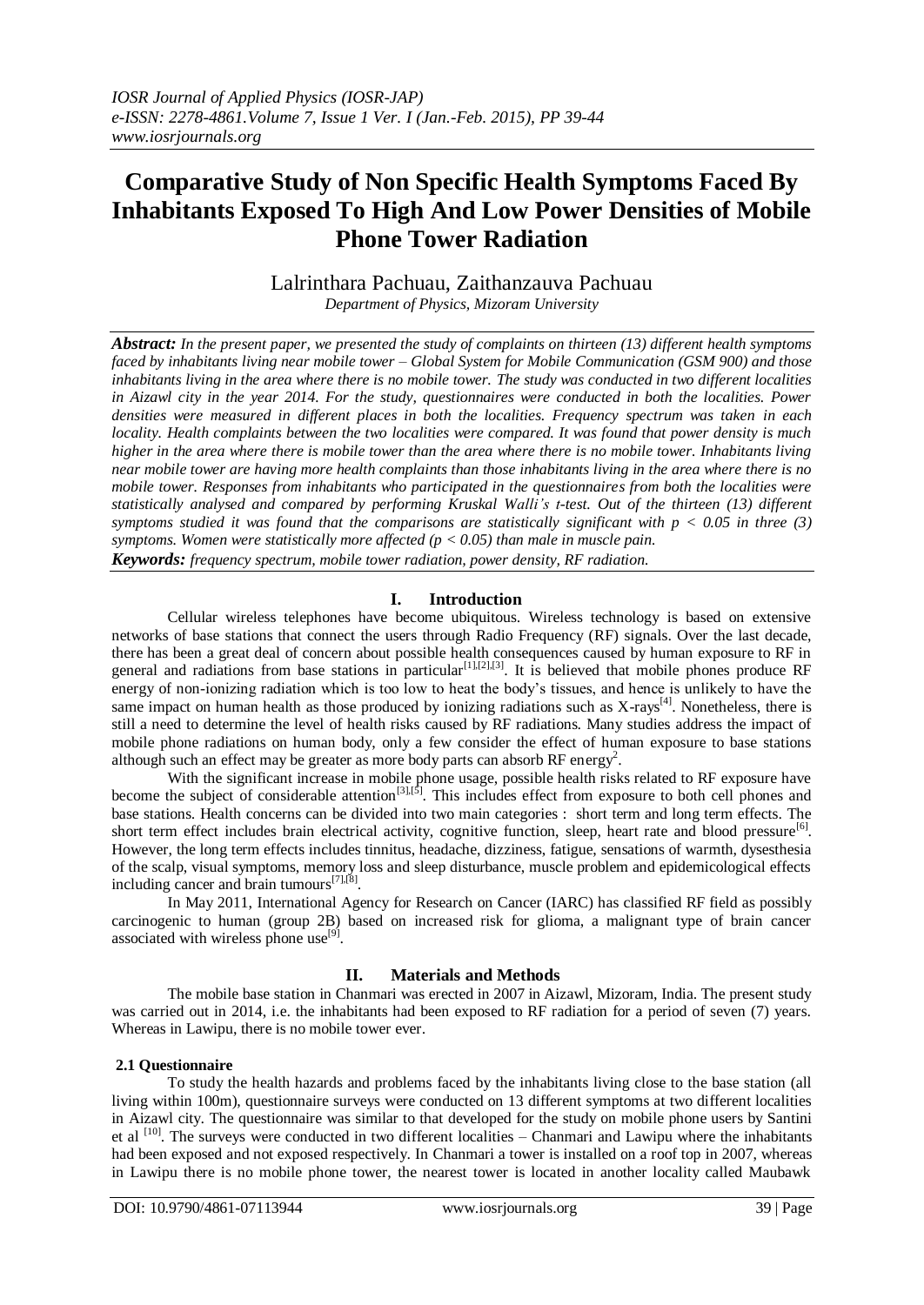which is about 1 km away. Questionnaires from those inhabitants living within 100m from the tower are considered in Chanmari (as another tower comes within 100 m if we go farther). The health complaints of both the localities are compared. The level of complaints for the studied symptoms was expressed by using a scale of :  $0 =$  never,  $1 =$  sometimes,  $2 =$  often,  $3 =$  very often.

#### **2.2 Power density measurement**

Power density measurement was carried out at different houses in both the localities. No mobile phone was turned on in the vicinity while taking readings. Background radiation was measured to be -60 dBm in Chanmari, - 78dBm in Lawipu. At the same time, absolute power (in dBm) was measured at each site. The main purpose of the measurement is to ensure that RF field emission from each site does not exceed the safe public limits and to find whether there is relation between the health complaints and the measured power densities. The power density  $P_d$  of the RF energy is given by<sup>[11]</sup>:

$$
P_d = \frac{n P_t G}{4\pi D^2}
$$

where, n, is number of transmitters;  $P_t$ , maximum power from each transmitter; G, antenna gain (decibel); D, distance of the site from the transmitter. However, power density measurement was done with the instrument HF-60105V4, manufactured by Aaronia, Germany.

#### **2.3 Frequency spectrum**

Frequency spectrum of the RF radiation has been taken at both the localities. The frequency peak for each measurement had been recorded. The same instrument HF-60105V4, manufactured by Aaronia, Germany was used to analyse frequency spectrum. The instrument is capable of measuring non-ionizing radiation for frequency in the range of 1 MHz - 9.4 GHz.

#### **III. Results And Discussions**

#### **3.1 Analysis of questionnaire**

Analysis of the questionnaire from all the participants is given in Table I. Scale numbers 2 and 3 are given more considerations. From the table it has been observed that health complaints are very few in Lawipu in comparison to that of Chanmari. It has been observed that those living within 100 m from the base station in Chanmari are having more health complaints than those in Lawipu who are exposed to very weak RF Radiation. In table II, comparisons of health complaints between male and female in Chanmari are given. In figs. 1 & 2 comparisons between health complaints of inhabitants of Lawipu and Chanmari are given (for all the males and females participated in the questionnaire). From each locality fifty (50) individuals each were participated. In Chanmari, 24 males and 26 females, and in Lawipu the same number 24 males and 26 females participated in the questionnaire.

The detail analysis of comparison of questionnaires between Chanmari and Lawipu is given in table III. For the analysis Kruskal-Walli's t-test is used. It has been observed that the health complaints are significant (p < 0.05, where p is significant level) in different three (3) health symptoms - Headache, Dizziness and Muscle pain out of the studied thirteen (13) symptoms. Out of the three (3) significant symptoms, two (2) of them – headache and dizziness are significant ( $p < 0.05$ ) only on scale 3 and 2 respectively. Muscle pain is significant on both scales 2 and 3. The significance shows that the inhabitants living in the area where mobile tower is located are having more chance of developing those health problems than the inhabitants living in the area where there is no mobile tower.

In eight (8) different health symptoms – Fatigue, Nausea, Sleep disruption, feeling of discomfort, memory loss, visual disruption, hearing problem and dizziness no comparison were done as the response was zero (0) in scale 2 or 3 in Lawipu from each of these symptoms.

Due to high significant variations of health complaints in Chanmari comparison between health complaints of male and female has been done (table II). Statistical analysis of the comparison is given in table IV. It has been found that in muscle pain the comparisons are significant on both scales 2 and 3. Females are having more complaints than male. The same trend was also observed by R.Santini [10] and Lalrinthara Pachuau and Zaithanzauva Pachuau<sup>[15]</sup>.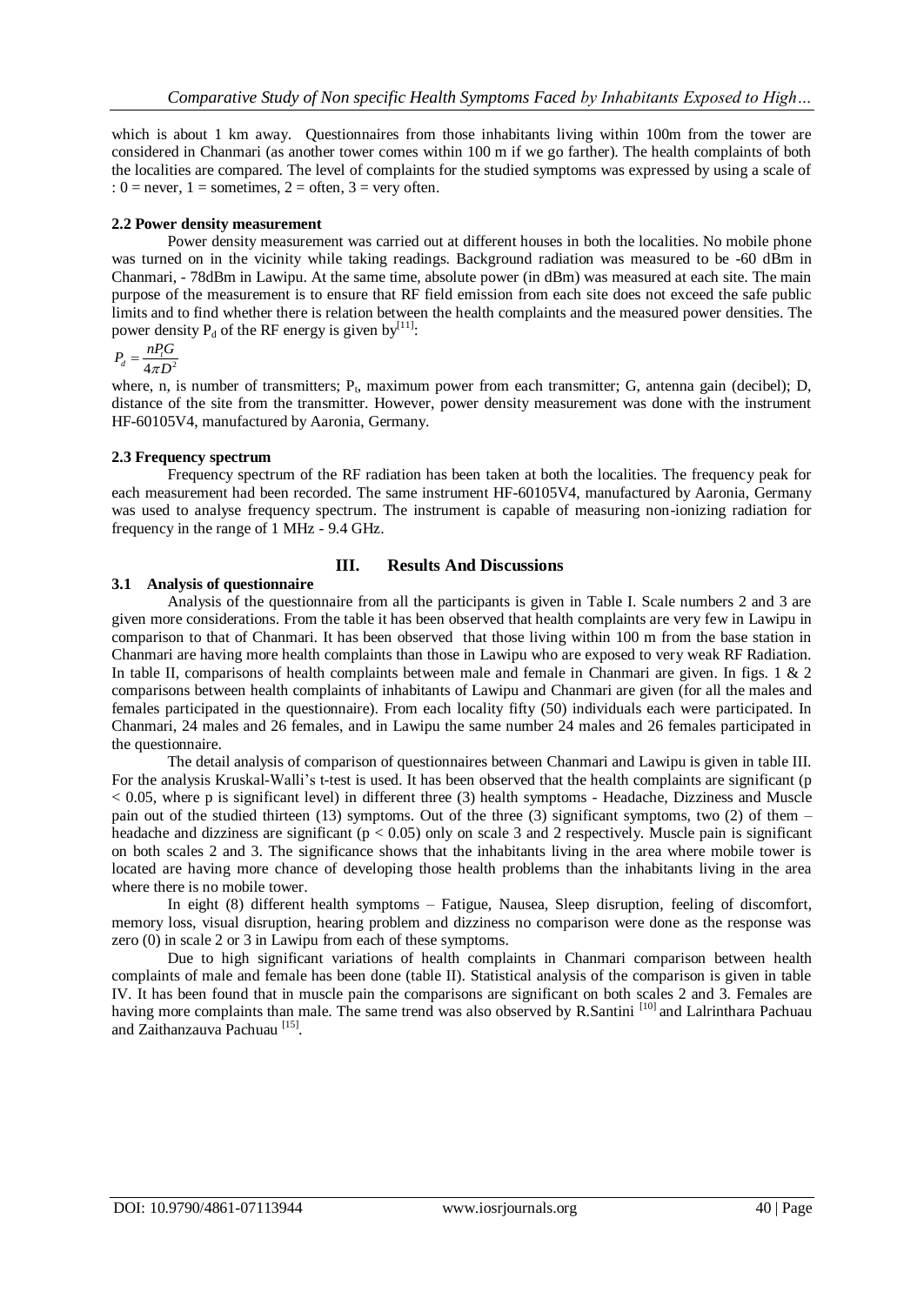| Sl. No. | Symptom                     | $\overline{2}$ |          | 3              |                |
|---------|-----------------------------|----------------|----------|----------------|----------------|
|         |                             | Lawipu         | Chanmari | Lawipu         | Chanmari       |
|         | Fatigue                     |                | 5        |                |                |
| 2.      | Nausea                      | $\overline{c}$ |          |                |                |
| 3.      | Sleep disruption            | っ              | 6        |                |                |
| 4.      | Feeling of discomfort       |                | 3        |                | 3              |
| 5.      | Headache                    | 3              |          |                | 6              |
| 6.      | Cramp                       | $\mathfrak{D}$ |          |                | 3              |
|         | Difficulty in concentration |                |          |                | $\mathfrak{D}$ |
| 8.      | Memory loss                 |                |          |                |                |
| 9.      | Skin problem                | 2              | 3        |                | C              |
| 10.     | Visual disruption           |                | 2        |                | $\mathfrak{D}$ |
| 11.     | Hearing problem             | 3              | 3        |                | 4              |
| 12.     | <b>Dizziness</b>            |                | 6        |                | 5              |
| 13.     | Muscle pain                 | 3              | 11       | $\mathfrak{D}$ | 10             |

**Table I .** Comparison of health complaints (on scales 2 and 3) between inhabitants in Lawipu and Chanmari for all those who participated in Questionnaire. **Reference** :  $0 =$  never,  $1 =$  sometimes,  $2 =$  often,  $3 =$  very often.

**Table II.** Comparison of health complaints (on scales 2 and 3) between Male (M) and Female (F) inhabitants in Chanmari. **Reference :**  $0 =$  never,  $1 =$  sometimes,  $2 =$  often,  $3 =$  very often

| Sl. No. | symptoms          | 2              | 3              |                |                |
|---------|-------------------|----------------|----------------|----------------|----------------|
|         |                   | M              | F              | М              | F              |
| 1.      | Fatigue           | $\overline{c}$ | 3              | $\overline{c}$ | $\overline{c}$ |
| 2.      | Nausea            | 3              | $\overline{c}$ | 1              | 5              |
| 3.      | Sleep disruption  | $\overline{2}$ | 4              | 1              | 3              |
| 4.      | of<br>Feeling     |                | $\overline{c}$ | $\theta$       | 3              |
|         | discomfort        |                |                |                |                |
| 5.      | Headache          | 3              | 4              | 1              | 5              |
| 6.      | Cramp             | $\Omega$       | 3              |                | $\overline{c}$ |
| 7.      | Difficulty<br>in  | $\overline{c}$ | 1              |                |                |
|         | concentration     |                |                |                |                |
| 8.      | Memory loss       | 1              | 1              | 1              | 1              |
| 9.      | Skin problem      | 1              | 2              | $\theta$       | $\overline{c}$ |
| 10.     | Visual disruption | $\theta$       | $\overline{c}$ | 1              |                |
| 11.     | Hearing problem   |                | $\overline{c}$ | $\overline{c}$ | $\overline{c}$ |
| 12.     | <b>Dizziness</b>  |                | 5              | $\overline{c}$ | 3              |
| 13.     | Muscle pain       | 3              | 8              | $\overline{c}$ | 8              |

**Fig. 1 :** Comparison of complaints between Lawipu and Chanmari for the scale of 2 (all the figures are in

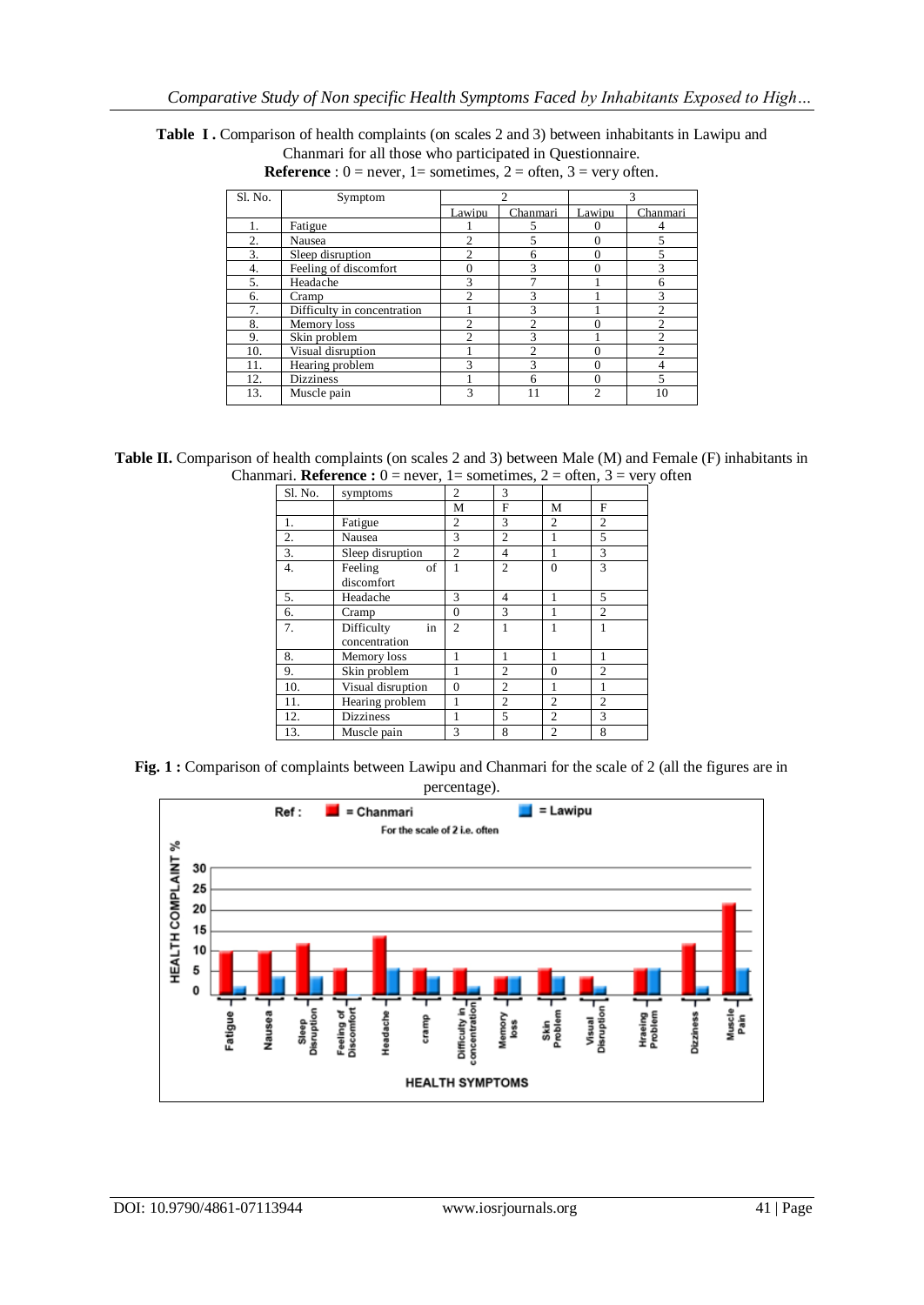



## **3.2. Power density measurement**

Power density of the mobile phone tower radiation from the selected tower was measured at twenty (20) different randomly selected sites in Chanmari. The lowest measured value was  $105\mu$ W/m<sup>2</sup>, highest measured value was 28.5 mW/m<sup>2</sup>. The average value of the measured power density was 5.3 mW/m<sup>2</sup>. Most of the measured values are higher than that of the safety limits recommended by Bioinitive Report 2012 (0.5  $mW/m^2$ ) <sup>[12]</sup>, Salzburg resolution 2000 (1 mW/m<sup>2</sup>), EU (STOA) 2001 (0.1mW/m<sup>2</sup>) <sup>[13]</sup>. However, all the measured values were well below the current ICNIRP safe level  $(4700 \text{ mW/m}^2)$  <sup>[13]</sup> and the current Indian Standard (450 mW/m<sup>2</sup>)<sup>[14]</sup>. In Lawipu, where there was no mobile tower, power density was measured in twelve (12) different places selected randomly. The lowest measured value was  $0.711 \mu W/m^2$ , the highest measured value was  $22\mu\text{W/m}^2$  (which is 1295 times lower than the corresponding value in Chanmari). The average value of the measured power density was 11  $\mu$ W/m<sup>2</sup> (which is 481 times lower than the corresponding value in Chanmari), which is well below Bioinitive Report 2012 (0.5mW/m<sup>2</sup>), Salzburg resolution 2000 (1mW/m<sup>2</sup>), EU (STOA) 2001 (0.1mW/m<sup>2</sup>), the current ICNIRP safe level (4700mW/m<sup>2</sup>) and the current Indian Standard  $(450 \text{mW/m}^2)$ .

**Table III.** Determination of significance level of the comparisons between health complaints of inhabitants of Lawipu and Chanmari on scales 2 and 3 using Kruskal-Walli's t-test.

| $1.00$ $\mu$ <sup>2</sup><br>$\ldots$<br>$-77 - 120 - 120$ |                             |                |          |    |         |           |
|------------------------------------------------------------|-----------------------------|----------------|----------|----|---------|-----------|
| $\overline{S}$ l. No.                                      | Symptom                     | Scale          | t value  | df | p value | Remark    |
| 1.                                                         | Fatigue                     | $\overline{c}$ | $-2.058$ | 18 | 0.054   | <b>NS</b> |
|                                                            |                             | $\overline{3}$ |          |    |         | NC        |
| $\overline{2}$ .                                           | Nausea                      | $\overline{2}$ | $-1.406$ | 18 | 0.177   | <b>NS</b> |
|                                                            |                             | 3              |          |    |         | <b>NC</b> |
| $\overline{3}$ .                                           | Sleep disruption            | $\overline{c}$ | $-1.897$ | 18 | 0.074   | <b>NS</b> |
|                                                            |                             | 3              |          |    |         | NC        |
| 4.                                                         | Discomfort                  | $\overline{c}$ |          |    |         | NC        |
|                                                            |                             | 3              |          |    |         | NC        |
| 5.                                                         | Headache*                   | $\overline{2}$ | $-1.852$ | 18 | 0.081   | <b>NS</b> |
|                                                            |                             | $\overline{3}$ | $-2.611$ | 18 | 0.018   | S         |
| 6.                                                         | Cramp                       | $\overline{c}$ | $-0.493$ | 18 | 0.628   | <b>NS</b> |
|                                                            |                             | 3              | $-1.095$ | 18 | 0.288   | <b>NS</b> |
| 7.                                                         | Difficulty in concentration | $\overline{2}$ | $-1.095$ | 18 | 0.288   | <b>NS</b> |
|                                                            |                             | 3              | $-0.600$ | 18 | 0.556   | <b>NS</b> |
| 8.                                                         | Memory loss                 | $\overline{c}$ |          |    |         | NC        |
|                                                            |                             | $\overline{3}$ |          |    |         | <b>NC</b> |
| 9.                                                         | Skin problem                | $\overline{2}$ | $-0.493$ | 18 | 0.628   | <b>NS</b> |
|                                                            |                             | 3              | $-0.600$ | 18 | 0.556   | <b>NS</b> |
| 10.                                                        | Visual disruption           | $\overline{2}$ | $-0.600$ | 18 | 0.556   | <b>NS</b> |
|                                                            |                             | 3              |          |    |         | NC        |
| 11.                                                        | Hearing problem             | $\overline{c}$ |          |    |         | NC        |
|                                                            |                             | 3              |          |    |         | NC        |
| 12.                                                        | Dizziness*                  | $\overline{c}$ | $-2.611$ | 18 | 0.018   | S         |
|                                                            |                             | 3              |          |    |         | NC        |
| 13.                                                        | Muscle pain*                | $\overline{c}$ | $-2.530$ | 18 | 0.021   | S         |
|                                                            |                             | 3              | $-2.753$ | 18 | 0.013   | S         |
|                                                            |                             |                |          |    |         |           |

|  | <b>Ref :</b> NS = Not Significant, NC = No comparison, $S =$ Significant |  |
|--|--------------------------------------------------------------------------|--|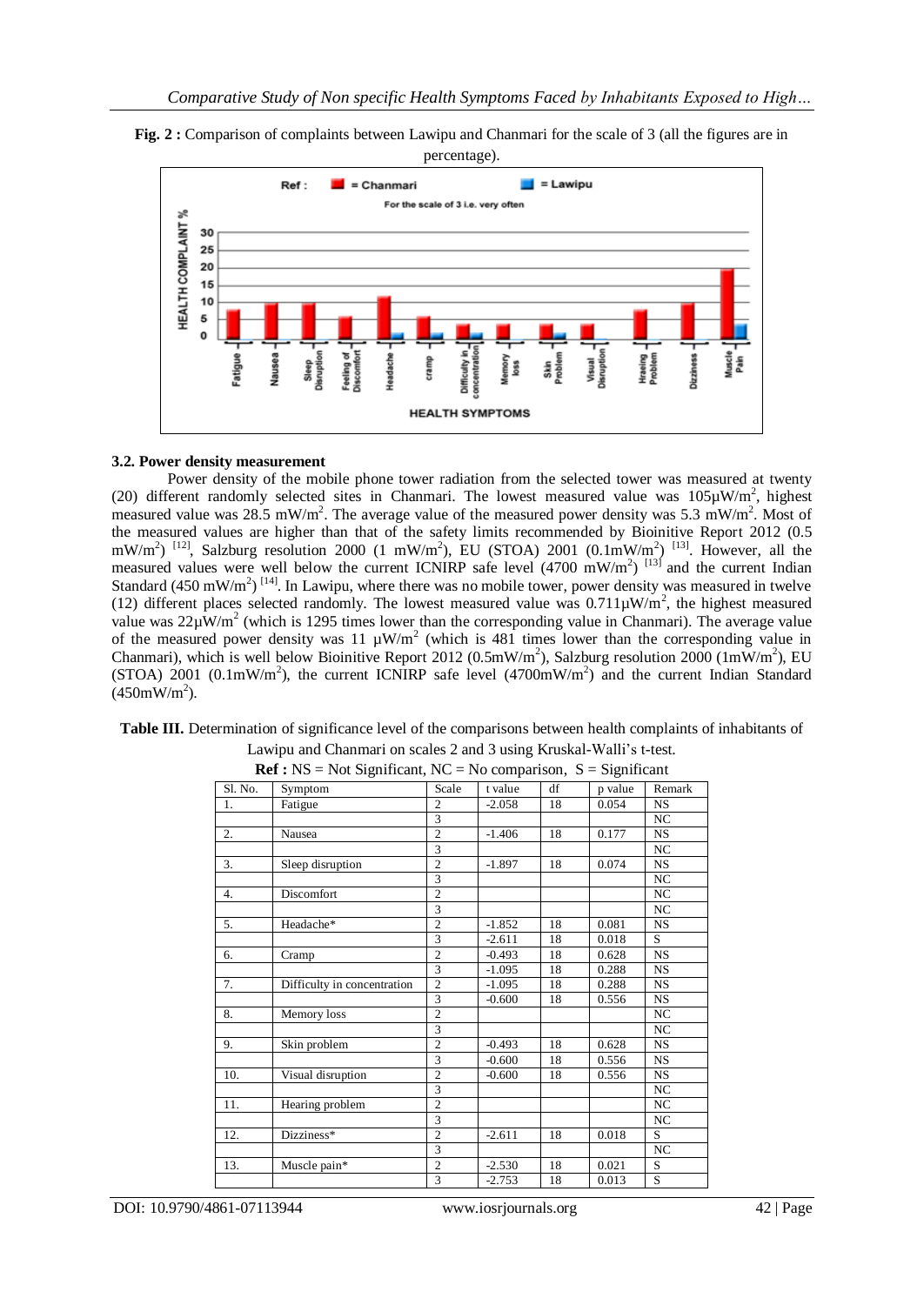**Table IV.** Determination of significance level of the comparisons between health complaints of Male and Female inhabitants in Chanmari on scales 2 and 3 using Kruskal-Walli's t-test.

| $\text{Ref}: NS = \text{Not Significant}, NC = \text{No comparison}, S = \text{Significant}$ |                                   |                |          |    |         |                |
|----------------------------------------------------------------------------------------------|-----------------------------------|----------------|----------|----|---------|----------------|
| Sl. No.                                                                                      | Symptom                           | Scale          | t value  | df | p value | Remark         |
| 1.                                                                                           | Fatigue                           | $\overline{c}$ | $-0.493$ | 18 | 0.628   | <b>NS</b>      |
|                                                                                              |                                   | $\overline{3}$ |          |    |         | NC             |
| 2.                                                                                           | Nausea                            | $\overline{2}$ | 0.493    | 18 | 0.628   | <b>NS</b>      |
|                                                                                              |                                   | 3              | $-2.058$ | 18 | 0.054   | <b>NS</b>      |
| 3.                                                                                           | Sleep disruption                  | $\overline{2}$ | $-0.949$ | 18 | 0.355   | <b>NS</b>      |
|                                                                                              |                                   | 3              | $-1.095$ | 18 | 0.288   | <b>NS</b>      |
| 4.                                                                                           | Discomfort                        | $\overline{c}$ | $-0.600$ | 18 | 0.556   | NS.            |
|                                                                                              |                                   | $\overline{3}$ |          |    |         | NC             |
| 5.                                                                                           | Headache*                         | $\overline{c}$ | 0.447    | 18 | 0.660   | <b>NS</b>      |
|                                                                                              |                                   | 3              | $-2.058$ | 18 | 0.054   | <b>NS</b>      |
| 6.                                                                                           | Cramp                             | $\overline{c}$ |          |    |         | N <sub>C</sub> |
|                                                                                              |                                   | 3              | $-0.600$ | 18 | 0.556   | <b>NS</b>      |
| 7.                                                                                           | Difficulty<br>in<br>concentration | $\overline{2}$ | 0.600    | 18 | 0.556   | <b>NS</b>      |
|                                                                                              |                                   | 3              |          |    |         | N <sub>C</sub> |
| 8.                                                                                           | Memory loss                       | $\overline{c}$ |          |    |         | NC             |
|                                                                                              |                                   | 3              |          |    |         | NC             |
| 9.                                                                                           | Skin problem                      | $\overline{c}$ | $-0.600$ | 18 | 0.556   | <b>NS</b>      |
|                                                                                              |                                   | 3              |          |    |         | NC.            |
| 10.                                                                                          | Visual<br>disruption              | $\overline{c}$ |          |    |         | NC             |
|                                                                                              |                                   | 3              |          |    |         | NC             |
| 11.                                                                                          | Hearing problem                   | $\overline{c}$ | $-0.600$ | 18 | 0.556   | <b>NS</b>      |
|                                                                                              |                                   | 3              |          |    |         | NC             |
| 12.                                                                                          | <b>Dizziness</b>                  | $\overline{c}$ | $-2.058$ | 18 | 0.054   | <b>NS</b>      |
|                                                                                              |                                   | 3              | $-0.493$ | 18 | 0.628   | NS.            |
| 13.                                                                                          | Muscle pain*                      | $\overline{c}$ | $-2.466$ | 18 | 0.024   | S              |
|                                                                                              |                                   | 3              | $-2.496$ | 18 | 0.022   | S              |
|                                                                                              |                                   |                |          |    |         |                |

## **3.3 Frequency spectrum**

Frequency spectrum of the mobile tower was taken at both the localities and shown in figs. 3 and 4. Many frequency peaks are observed at each site with peak frequencies at around 945MHz and 950MHz. In the selected sites, other than RF radiation, the other electromagnetic signals present were of TV and radio, which lie outside the GSM 900 frequency range. Hence, it has been assumed that the peaks observed were of RF radiation only.









# **IV. Conclusion**

It has been observed that in Chanmari the measured average value of power density is higher than that of the safety limit recommendations of Bioinitiative 2012, Salzburg resolution 2000, EU (STOA) 2001; but well below the safety limit recommendations of ICNIRP and the Department of Telecommunications, Govt. of India. However it has been found that many inhabitants are still having health complaints on different symptoms after the tower had been erected in 2007. The most common health complaint is muscle pain. The same trend was